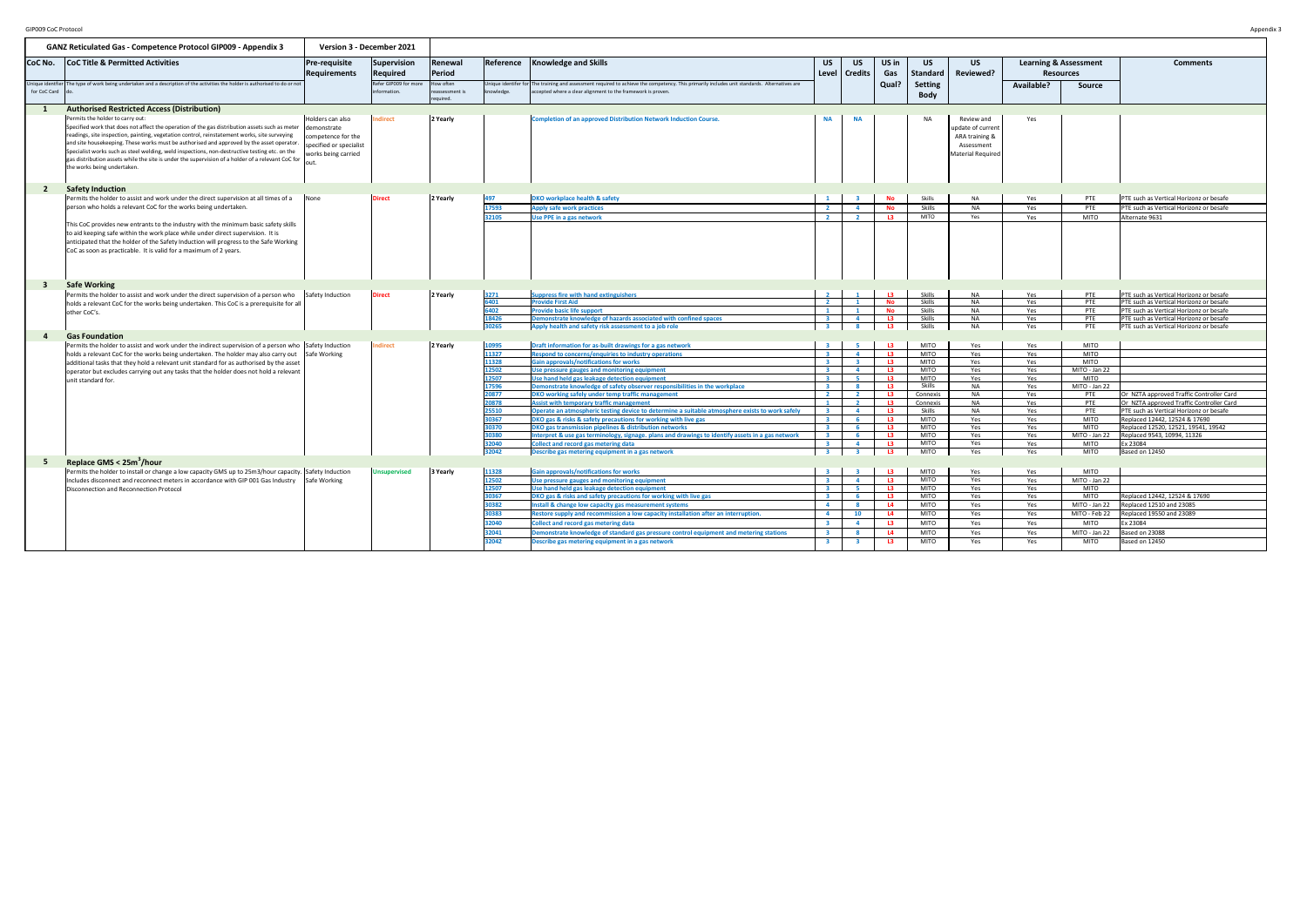| GIP009 CoC Protocol             |                                                                                                                                                                                                                                                                                                                                                                                                                                                                                                                                                                                                                                                                                                                                                                                                                                                                   |                                                                                    |                                            |                                  |                                                                                                                                                                                  |                                                                                                                                                                                                                                                                                                                                                                                                                                                                                                                                                                                                                                                                                                                                                                                                                                                                                                                                                                                                                                                                                                                                                                                                                                                                                                                                                       |                                                                                                                                                                                                                                                                                                                                                                                                                                                            |                                                                                                                                                                                           |                                                                                                                                                       |                                                                                                                                                                                                                                                                             |                                                                                                                                                                             |                                                                                                                                         |                                                                                                                                                                                                                                                                                                         | Appendix 3                                                                                                                                                                                 |
|---------------------------------|-------------------------------------------------------------------------------------------------------------------------------------------------------------------------------------------------------------------------------------------------------------------------------------------------------------------------------------------------------------------------------------------------------------------------------------------------------------------------------------------------------------------------------------------------------------------------------------------------------------------------------------------------------------------------------------------------------------------------------------------------------------------------------------------------------------------------------------------------------------------|------------------------------------------------------------------------------------|--------------------------------------------|----------------------------------|----------------------------------------------------------------------------------------------------------------------------------------------------------------------------------|-------------------------------------------------------------------------------------------------------------------------------------------------------------------------------------------------------------------------------------------------------------------------------------------------------------------------------------------------------------------------------------------------------------------------------------------------------------------------------------------------------------------------------------------------------------------------------------------------------------------------------------------------------------------------------------------------------------------------------------------------------------------------------------------------------------------------------------------------------------------------------------------------------------------------------------------------------------------------------------------------------------------------------------------------------------------------------------------------------------------------------------------------------------------------------------------------------------------------------------------------------------------------------------------------------------------------------------------------------|------------------------------------------------------------------------------------------------------------------------------------------------------------------------------------------------------------------------------------------------------------------------------------------------------------------------------------------------------------------------------------------------------------------------------------------------------------|-------------------------------------------------------------------------------------------------------------------------------------------------------------------------------------------|-------------------------------------------------------------------------------------------------------------------------------------------------------|-----------------------------------------------------------------------------------------------------------------------------------------------------------------------------------------------------------------------------------------------------------------------------|-----------------------------------------------------------------------------------------------------------------------------------------------------------------------------|-----------------------------------------------------------------------------------------------------------------------------------------|---------------------------------------------------------------------------------------------------------------------------------------------------------------------------------------------------------------------------------------------------------------------------------------------------------|--------------------------------------------------------------------------------------------------------------------------------------------------------------------------------------------|
| CoC No.                         | <b>CoC Title &amp; Permitted Activities</b>                                                                                                                                                                                                                                                                                                                                                                                                                                                                                                                                                                                                                                                                                                                                                                                                                       | Pre-requisite<br>Requirements                                                      | Supervision<br><b>Required</b>             | Renewal<br>Period                |                                                                                                                                                                                  | Reference   Knowledge and Skills                                                                                                                                                                                                                                                                                                                                                                                                                                                                                                                                                                                                                                                                                                                                                                                                                                                                                                                                                                                                                                                                                                                                                                                                                                                                                                                      | <b>US</b><br>Level                                                                                                                                                                                                                                                                                                                                                                                                                                         | US<br><b>Credits</b>                                                                                                                                                                      | US in<br>Gas                                                                                                                                          | <b>US</b><br><b>Standard</b>                                                                                                                                                                                                                                                | <b>US</b><br>Reviewed?                                                                                                                                                      |                                                                                                                                         | <b>Learning &amp; Assessment</b><br><b>Resources</b>                                                                                                                                                                                                                                                    | <b>Comments</b>                                                                                                                                                                            |
| nique identfier<br>for CoC Card | The type of work being undertaken and a description of the activities the holder is authorised to do or no                                                                                                                                                                                                                                                                                                                                                                                                                                                                                                                                                                                                                                                                                                                                                        |                                                                                    | Refer GIP009 for more<br>information.      | low often<br>eassessment is      | knowledge.                                                                                                                                                                       | Unique identifer for The training and assessment required to achieve the competency. This primarily includes unit standards. Alternatives are<br>accepted where a clear alignment to the framework is proven.                                                                                                                                                                                                                                                                                                                                                                                                                                                                                                                                                                                                                                                                                                                                                                                                                                                                                                                                                                                                                                                                                                                                         |                                                                                                                                                                                                                                                                                                                                                                                                                                                            |                                                                                                                                                                                           | Qual?                                                                                                                                                 | <b>Setting</b><br><b>Body</b>                                                                                                                                                                                                                                               |                                                                                                                                                                             | Available?                                                                                                                              | Source                                                                                                                                                                                                                                                                                                  |                                                                                                                                                                                            |
| 6<br>$\overline{7}$             | PE Pipelaying Only<br>Permits the holder to install PE pipe, tracer wire and warning tape using open trench, Safety Induction<br>open cut, thrust or drill methods. An additional endorsement is required to perform Safe Working<br>pipe jointing:<br><b>E1: PE Pipe Jointing Electro fusion</b><br><b>E2: PE Pipe Jointing Butt fusion</b><br>This CoC does not permit the holder to carry out pressure testing, livening or purging<br>of any pipes or fittings or any jointing work on to any live pipe.<br><b>Construct PE Services</b><br>Permits the holder to construct, connect, test, commission, decommission and<br>disconnect PE Services. Includes install and change low capacity GMS. An additional<br>endorsement is required to perform pipe jointing:<br><b>E1: PE Pipe Jointing Electro fusion</b><br><b>E2: PE Pipe Jointing Butt fusion</b> | Safety Induction<br>Safe Working<br><b>Gas Foundation</b>                          | <b>Unsupervised</b><br><b>Unsupervised</b> | equired.<br>3 Yearly<br>3 Yearly | 10995<br>10988<br>11328<br>20869<br>20877<br>20878<br>23086<br>25610<br>30380<br>31448<br>32035<br>10975<br>10981<br>10988<br>23086<br>25610<br>30382<br>31448<br>32035<br>32336 | Draft information for as built drawing in a gas network<br>Insert PE pipe for a trenchless operation in a gas network<br><b>Gain approvals/notifications for works</b><br>DKO notifiable works and work permits typical of infrastructure work sites<br>DKO working safely under temp traffic management<br><b>Assist with temporary traffic management</b><br>Lay a PE gas pipeline<br>Demonstrate knowledge of polyethylene pipe, fittings and fusion jointing for a gas network<br>Interpret & use gas terminology, signage. plans and drawings to identify assets in a gas network<br>Operate and maintain small plant for infrastructure works<br>Demonstrate and apply knowledge of excavation, backfill and compaction for a gas network<br>Squeeze off a polyethylene pipe in a gas network<br>Fit mechanical couplings in a gas network<br>Insert PE pipe for a trenchless operation in a gas network<br>Lay a polyethylene gas pipeline<br>Demonstrate knowledge of polyethylene pipe, fittings and fusion jointing for a gas network<br>Install & change low capacity gas measurement systems<br>Operate and maintain small plant for infrastructure works<br>Demonstrate and apply knowledge of excavation, backfill and compaction for a gas network<br>Connect, test, purge and commission a polyethylene (PE) service in a gas network | $\mathbf{R}$<br>$\overline{a}$<br>$\overline{\mathbf{3}}$<br>$\overline{\mathbf{3}}$<br>$\overline{2}$<br>$\blacksquare$<br>$\overline{\mathbf{3}}$<br>$\overline{\mathbf{3}}$<br>$\overline{\mathbf{3}}$<br>$\overline{\mathbf{3}}$<br>$\overline{\mathbf{3}}$<br>$\overline{a}$<br>$\mathbf{R}$<br>$\overline{4}$<br>$\overline{2}$<br>$\overline{\mathbf{3}}$<br>$\overline{4}$<br>$\overline{\mathbf{3}}$<br>$\overline{\mathbf{3}}$<br>$\overline{4}$ | -51<br>6<br>$\mathbf{R}$<br>$\overline{2}$<br>$\overline{2}$<br>- 6<br>- 6<br>-6<br>10<br>10<br>$\overline{a}$<br>6<br>$\overline{a}$<br>- 6<br>$\overline{\mathbf{8}}$<br>10<br>10<br>-8 | L3<br>L4<br><b>L3</b><br>L3<br>L3<br>$\overline{13}$<br>L3<br>L3<br>L3<br>L3<br>L3<br>L4<br>L3<br>L4<br>$\overline{13}$<br>L3<br>L4<br>L3<br>L3<br>L4 | <b>MITO</b><br><b>MITO</b><br><b>MITO</b><br>Connexis<br>Connexis<br>Connexis<br>MITO<br><b>MITO</b><br><b>MITO</b><br>Connexis<br><b>MITO</b><br><b>MITO</b><br><b>MITO</b><br><b>MITO</b><br><b>MITO</b><br>MITO<br><b>MITO</b><br>Connexis<br><b>MITO</b><br><b>MITO</b> | Yes<br>Yes<br>Yes<br><b>NA</b><br><b>NA</b><br><b>NA</b><br>Yes<br>Yes<br>Yes<br><b>NA</b><br>Yes<br>Yes<br>Yes<br>Yes<br>Yes<br>Yes<br>Yes<br><b>NA</b><br>Yes<br>New unit | Yes<br>Yes<br>Yes<br>Yes<br>Yes<br>Yes<br>Yes<br>Yes<br>Yes<br>Yes<br>Yes<br>Yes<br>Yes<br>Yes<br>Yes<br>Yes<br>Yes<br>Yes<br>Yes<br>No | <b>MITO</b><br>MITO - Mar 22 Renamed<br><b>MITO</b><br><b>MITO</b><br>PTE<br>PTE<br><b>MITO</b><br><b>MITO</b><br><b>MITO</b><br><b>MITO</b><br>MITO - Mar 22<br><b>MITO</b><br>MITO - Mar 22 Renamed<br><b>MITO</b><br><b>MITO</b><br>MITO - Jan 22<br>MITO - Feb 22<br><b>MITO</b><br>Not yet started | Or NZTA approved Traffic Controller Card<br>Or NZTA approved Traffic Controller Card<br>MITO - Jan 22 Replaced 9543, 10994, 11326<br>Renamed<br>Replaced 12510 and 23085<br>Based on 19547 |
|                                 |                                                                                                                                                                                                                                                                                                                                                                                                                                                                                                                                                                                                                                                                                                                                                                                                                                                                   |                                                                                    |                                            |                                  | 32332<br>32338                                                                                                                                                                   | Decommission and disconnect a gas main or service in a gas network<br>Access a gas pipe inside a casing pipe in a gas network                                                                                                                                                                                                                                                                                                                                                                                                                                                                                                                                                                                                                                                                                                                                                                                                                                                                                                                                                                                                                                                                                                                                                                                                                         | $\overline{4}$<br>$\overline{a}$                                                                                                                                                                                                                                                                                                                                                                                                                           | - 6<br><b>C</b>                                                                                                                                                                           | L4<br>L4                                                                                                                                              | <b>MITO</b><br>MITO                                                                                                                                                                                                                                                         | New unit<br>New unit                                                                                                                                                        | No<br>Yes                                                                                                                               | Not yet started<br>MITO - Mar 22                                                                                                                                                                                                                                                                        |                                                                                                                                                                                            |
| 8                               | <b>Construct PE Mains</b><br>Permits the holder to construct, connect, test, commission, decommission and<br>disconnect PE Mains using squeeze off or valve connections.<br>The following additional specialist operations associated with PE Mains can only be<br>carried out by personnel deemed competent by the asset operator:<br><b>Bag Stop</b><br><b>PE Stopple</b><br>Personnel carrying out hydrostatic testing for PE Mains must hold the Hydrostatic<br>Endorsement (E3) or be deemed competent by the asset operator.                                                                                                                                                                                                                                                                                                                                | Safety Induction<br>Safe Working<br><b>Gas Foundation</b><br>Construct PE Services | <b>Unsupervised</b>                        | 3 Yearly                         | 30371<br>30374<br>30377<br>32335<br>32339                                                                                                                                        | DKO flow stopping in a gas network<br>Carry out a flow stopping operation using squeeze-offs<br><b>Demonstrate knowledge of pigging</b><br>Test, connect, purge and commission a polyethylene (PE) main in a gas network<br>Internally clean a gas pipe in a gas network                                                                                                                                                                                                                                                                                                                                                                                                                                                                                                                                                                                                                                                                                                                                                                                                                                                                                                                                                                                                                                                                              | $\overline{\mathbf{a}}$<br>$\overline{4}$<br>$\overline{\mathbf{3}}$<br>$\overline{4}$<br>$\overline{4}$                                                                                                                                                                                                                                                                                                                                                   | $\overline{a}$<br>10<br>$\overline{a}$<br>12<br>6                                                                                                                                         | L3<br>L4<br>L3<br>L4<br>L4                                                                                                                            | <b>MITO</b><br><b>MITO</b><br><b>MITO</b><br><b>MITO</b><br><b>MITO</b>                                                                                                                                                                                                     | Yes<br>Yes<br>Yes<br>New unit<br>New unit                                                                                                                                   | Yes<br>No<br>Yes<br>No<br>No                                                                                                            | Not yet started<br>MITO - Jan 22<br>Not yet started Based on 19546<br>Not yet started New unit                                                                                                                                                                                                          | MITO - Mar 22 Replaced 25607 and 25611                                                                                                                                                     |
| 9                               | <b>Construct Steel Mains &amp; Services</b><br>Permits the holder to construct, connect, test, commission, decommission and<br>disconnect Steel Mains and Services using valve connections.<br>The following additional specialist operations associated with Steel Mains can only be Construct PE Services<br>carried out by personnel deemed competent by the asset operator:<br><b>Bag Stop</b><br>Stopple<br>Personnel carrying out the following activities must hold the appropriate<br>endorsement or be deemed competent by the asset operator:<br><b>E3: Hydrostatic Testing</b><br><b>E4: Hot Tap Steel Pipe</b><br><b>E5: Install CP Test Points</b>                                                                                                                                                                                                   | Safety Induction<br>Safe Working<br>Gas Foundation<br><b>Construct PE Mains</b>    | <b>Unsupervised</b>                        | 3 Yearly                         | 9550<br>10982<br>10984<br>10993<br>32036<br>32337                                                                                                                                | Perform pipe coating and wrapping on a steel pipeline<br>Describe steel welding in a gas network<br>Cut, thread, and join steel pipes in a gas network<br>Use a Holiday detector on a steel gas pipe<br>Demonstrate knowledge of cathodic protection and carry out a reading in a gas network<br>Test, connect, purge and commission steel mains or services in a gas network                                                                                                                                                                                                                                                                                                                                                                                                                                                                                                                                                                                                                                                                                                                                                                                                                                                                                                                                                                         | $\mathbf{A}$<br>$\overline{4}$<br>$\overline{\mathbf{a}}$<br>$\overline{\mathbf{3}}$<br>$\overline{\mathbf{a}}$<br>$\overline{4}$                                                                                                                                                                                                                                                                                                                          | $-5$<br>$\sim$ 2<br>$\overline{4}$<br>12                                                                                                                                                  | <b>No</b><br>No<br>L3<br>No<br>L3<br><b>No</b>                                                                                                        | <b>MITO</b><br><b>MITO</b><br><b>MITO</b><br>MITO<br><b>MITO</b><br><b>MITO</b>                                                                                                                                                                                             | yes<br>Yes<br>Yes<br>Yes<br>Yes<br>New unit                                                                                                                                 | Yes<br>Yes<br>Yes<br>Yes<br>Yes<br>N                                                                                                    | MITO - Mar 22<br>MITO - Mar 22<br>MITO - Jan 22<br>MITO - Jan 22<br>MITO - Jan 22                                                                                                                                                                                                                       | Based on 9575<br>Not yet started Replaced 19546 and 19547                                                                                                                                  |
| 10                              | <b>Standard Pressure Control</b><br>Permits the holder to install, commission, maintain, fault-find and decommission<br>standard pressure control installation. Includes Pressure Reducing Stations (PRS) and Safe Working                                                                                                                                                                                                                                                                                                                                                                                                                                                                                                                                                                                                                                        | Safety Induction                                                                   | <b>Unsupervised</b>                        | 3 Yearly                         | 5929<br>10984                                                                                                                                                                    | DKO hazardous areas and their electrical requirements<br>Cut, thread, and join steel pipes in a gas network                                                                                                                                                                                                                                                                                                                                                                                                                                                                                                                                                                                                                                                                                                                                                                                                                                                                                                                                                                                                                                                                                                                                                                                                                                           | $\overline{a}$<br>$\overline{\mathbf{3}}$                                                                                                                                                                                                                                                                                                                                                                                                                  | $\mathbf{R}$                                                                                                                                                                              | L4<br>L3                                                                                                                                              | Skills<br>MITO                                                                                                                                                                                                                                                              | <b>NA</b><br>Yes                                                                                                                                                            | Yes<br>Yes                                                                                                                              | PTE<br>MITO - Jan 22                                                                                                                                                                                                                                                                                    | Unit is expiring - replacement required.                                                                                                                                                   |
|                                 | Gas Measurement Systems (GMS) and electronic flow correctors for single point of Gas Foundation<br>supply installations with 2-stage pressure reduction and installations with a meter<br>bypass stream that is normally closed.<br>The following installations are excluded:<br><b>District Regulator Stations</b><br><b>Twin Stream Configurations</b><br><b>Active/Monitor Configurations</b>                                                                                                                                                                                                                                                                                                                                                                                                                                                                  |                                                                                    |                                            |                                  | 12456<br>19555<br>19557<br>19560<br>30382<br>30383<br>32041                                                                                                                      | Install, commission, maintain electronic flow correctors<br>Assemble, install, test, and commission a standard gas pressure control and metering station.<br>Perform maintenance on standard gas pressure control and metering station.<br>Troubleshoot and rectify faults on a standard gas pressure control and metering station.<br>nstall & change low capacity gas measurement systems<br>Restore supply and recommission a low capacity installation after an interruption<br>Demonstrate knowledge of standard gas pressure control equipment and metering stations                                                                                                                                                                                                                                                                                                                                                                                                                                                                                                                                                                                                                                                                                                                                                                            | $\overline{4}$<br>$\overline{4}$<br>$\overline{4}$<br>$\overline{4}$<br>$\overline{a}$<br>$\overline{4}$<br>$\overline{\mathbf{3}}$                                                                                                                                                                                                                                                                                                                        | 6<br>15<br>10<br>15<br>$\mathbf{R}$<br>10<br>$\overline{\mathbf{8}}$                                                                                                                      | L4<br>L4<br>L4<br>L4<br>L4<br>L4<br>L4                                                                                                                | MITO<br>MITO<br>MITO<br><b>MITO</b><br><b>MITO</b><br>MITO<br>MITO                                                                                                                                                                                                          | Yes<br>Yes<br>Yes<br>Yes<br>Yes<br>Yes<br>Yes                                                                                                                               | No<br>No<br>No<br>No<br>Yes<br>Yes<br>Yes                                                                                               | Not yet started<br>Not yet started<br>Not yet started<br>MITO - Jan 22 Based on 23088                                                                                                                                                                                                                   | Not yet started Changed to Level 4<br>MITO - Jan 22 Replaced 12510 and 23085<br>MITO - Feb 22 Replaced 19550 and 23089                                                                     |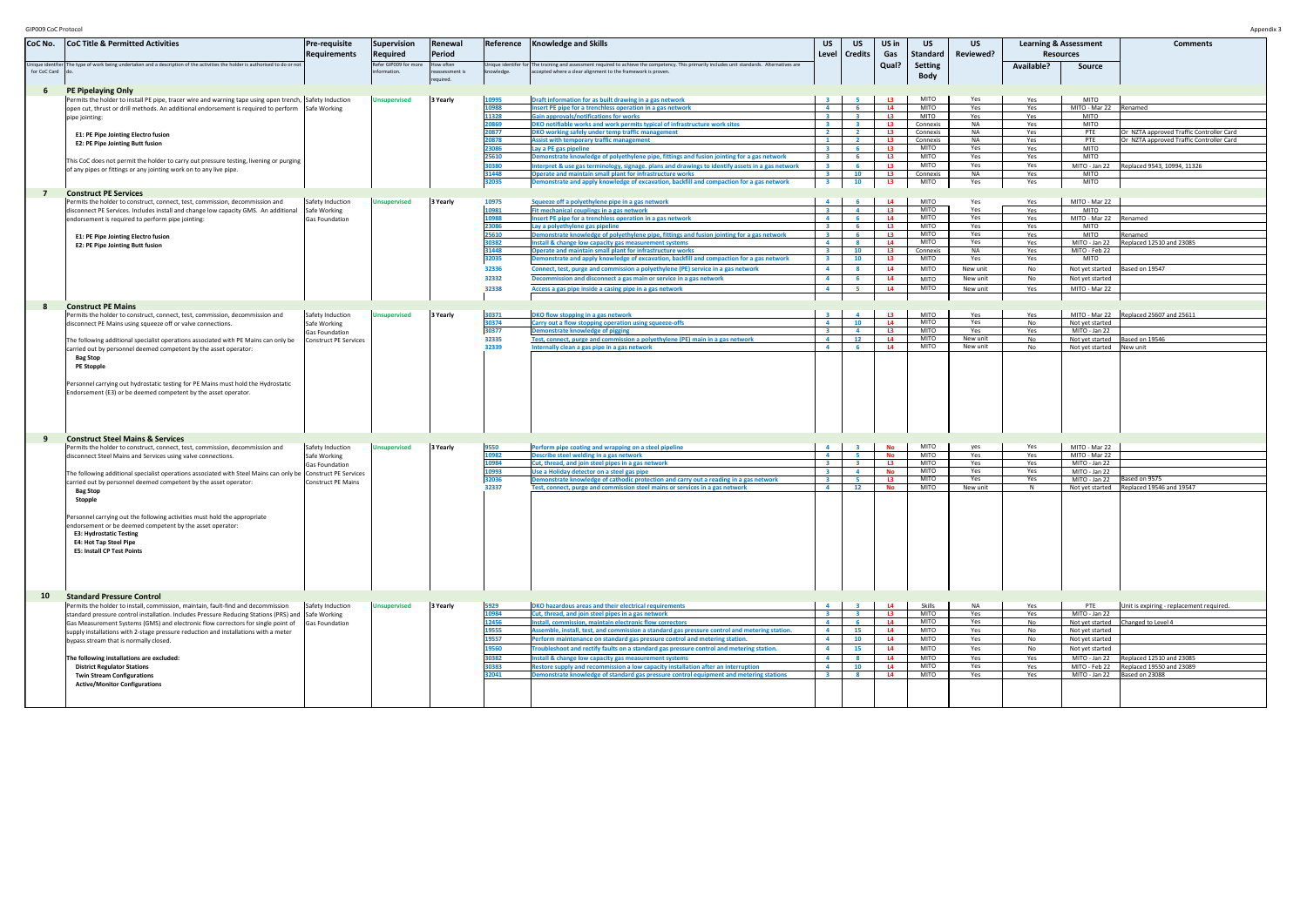| GIP009 CoC Protocol |                                                                                                                                                                            |                                                       |                                       |                                         |                |                                                                                                                                                                                                               |                                |                         |                 |                               |            |                                  |                                             | Appendix:                                       |
|---------------------|----------------------------------------------------------------------------------------------------------------------------------------------------------------------------|-------------------------------------------------------|---------------------------------------|-----------------------------------------|----------------|---------------------------------------------------------------------------------------------------------------------------------------------------------------------------------------------------------------|--------------------------------|-------------------------|-----------------|-------------------------------|------------|----------------------------------|---------------------------------------------|-------------------------------------------------|
| CoC No.             | <b>CoC Title &amp; Permitted Activities</b>                                                                                                                                | Pre-requisite                                         | <b>Supervision</b>                    | Renewal                                 |                | Reference   Knowledge and Skills                                                                                                                                                                              | US                             | US.                     | US in           | US.                           | US         | <b>Learning &amp; Assessment</b> |                                             | <b>Comments</b>                                 |
|                     |                                                                                                                                                                            | <b>Requirements</b>                                   | Required                              | Period                                  |                |                                                                                                                                                                                                               | Level                          | <b>Credits</b>          | Gas             | <b>Standard</b>               | Reviewed?  | <b>Resources</b>                 |                                             |                                                 |
| for CoC Card        | Unique identfier The type of work being undertaken and a description of the activities the holder is authorised to do or not                                               |                                                       | Refer GIP009 for more<br>information. | low often<br>eassessment is<br>equired. | knowledge.     | Unique identifer for The training and assessment required to achieve the competency. This primarily includes unit standards. Alternatives are<br>accepted where a clear alignment to the framework is proven. |                                |                         | Qual?           | <b>Setting</b><br><b>Body</b> |            | Available?                       | Source                                      |                                                 |
| 11                  | <b>Complex Pressure Control</b>                                                                                                                                            |                                                       |                                       |                                         |                |                                                                                                                                                                                                               |                                |                         |                 |                               |            |                                  |                                             |                                                 |
|                     | Permits the holder to install, commission, maintain, fault-find and decommission all<br>Distribution pressure control installations with an inlet pressure up to 2,000kpa. | Safety Induction<br>Safe Working                      | <b>Unsupervised</b>                   | 3 Yearly                                | 30384          | Assemble, install, test, and commission a complex gas pressure control and metering station.                                                                                                                  |                                | 30                      | No              | <b>MITO</b>                   | Yes        | No                               | Not yet started                             | Replaced 19554 and 19556 and incorporates 23090 |
|                     |                                                                                                                                                                            | Gas Foundation<br><b>Standard Pressure</b><br>Control |                                       |                                         | 30385          | Maintain, troubleshoot and rectify faults on a complex gas pressure control and metering station.                                                                                                             | 5                              | 30                      | No              | <b>MITO</b>                   | Yes        | No                               |                                             | Not yet started Replaced 195548 and 19559       |
|                     |                                                                                                                                                                            |                                                       |                                       |                                         |                |                                                                                                                                                                                                               |                                |                         |                 |                               |            |                                  |                                             |                                                 |
| 12                  | <b>Network Leakage Response</b>                                                                                                                                            |                                                       |                                       |                                         |                |                                                                                                                                                                                                               |                                |                         |                 |                               |            |                                  |                                             |                                                 |
|                     | Permits the holder to act as first responder to assess, contain and stabilise leakage                                                                                      | Safety Induction                                      | <b>Unsupervised</b>                   | 3 Yearly                                | 10975<br>10981 | Squeeze off a polyethylene pipe in a gas network                                                                                                                                                              | $\overline{2}$                 | $\overline{a}$          | L4<br>L3        | <b>MITO</b><br><b>MITO</b>    | Yes<br>Yes | Yes                              | MITO - Mar 22<br><b>MITO</b>                |                                                 |
|                     | from reticulated gas networks by making a temporary repair.                                                                                                                | Safe Working                                          |                                       |                                         | 12503          | Fit mechanical couplings in a gas network<br>Respond to, locate and clasify gas escapes in a gas network                                                                                                      | $\overline{a}$                 | 15                      | <b>No</b>       | <b>MITO</b>                   | Yes        | Yes<br>No                        | Not yet started                             |                                                 |
|                     |                                                                                                                                                                            | Gas Foundation                                        |                                       |                                         | 12526          | Use fresh air distance breathing apparatus in a gas network                                                                                                                                                   | $\mathbf{R}$                   | $\mathbf{R}$            | L3              | MITO                          | Yes        | Yes                              | <b>MITO</b>                                 |                                                 |
|                     | Temporary repair refers to making safe in an emergency situation. Examples of this                                                                                         |                                                       |                                       |                                         | 19549          | Make temporary repairs of gas escapes in a gas network                                                                                                                                                        | $\overline{4}$                 | 10                      | <b>No</b>       | MITO                          | Yes        | No                               | Not yet started                             |                                                 |
|                     | include but are not limited to isolating a regulator stream, clamping, crimping, and<br>wrapping.                                                                          |                                                       |                                       |                                         | 19552          | Stabilise a gas emergency site and deal with a gas-filled building                                                                                                                                            | $\overline{4}$                 | 20                      | No              | <b>MITO</b>                   | Yes        | No                               |                                             | Not yet started Change to Level 4               |
|                     |                                                                                                                                                                            |                                                       |                                       |                                         | 25610          | Demonstrate knowledge of polyethylene pipe, fittings and fusion jointing for a gas network                                                                                                                    | $\overline{\mathbf{3}}$        |                         | L3              | <b>MITO</b>                   | Yes        | Yes                              | <b>MITO</b>                                 |                                                 |
|                     | The holder may only carry out permanent repairs if they hold a CoC relevant to the                                                                                         |                                                       |                                       |                                         | 30371          | DKO flow stopping operations in a gas network                                                                                                                                                                 | $\overline{\mathbf{z}}$        | $\overline{a}$          | L3              | <b>MITO</b>                   | Yes        | Yes                              |                                             | MITO - Mar 22 Replaced 25607 and 25611          |
|                     | repair work required.                                                                                                                                                      |                                                       |                                       |                                         | 30379          | Locate pipes and cables and advise on third party works in the vicinity of a gas pipeline                                                                                                                     | $\overline{4}$                 | -6                      | L4              | <b>MITO</b>                   | Yes        | No                               |                                             | Not yet started Replaced 9548, 10992 and 19551  |
|                     |                                                                                                                                                                            |                                                       |                                       |                                         | 30383          | Restore supply and recommission a low capacity installation after an interruption                                                                                                                             | $\overline{4}$                 | 10                      | L4              | <b>MITO</b>                   | Yes        | Yes                              |                                             | MITO - Feb 22 Replaced 19550 and 23089          |
|                     |                                                                                                                                                                            |                                                       |                                       |                                         | 31448          | Operate and maintain small plant for infrastructure works                                                                                                                                                     | $\mathbf{3}$<br>$\overline{2}$ | 10                      | L3              | Connexis<br><b>MITO</b>       | <b>NA</b>  | Yes                              | <b>MITO</b>                                 |                                                 |
|                     |                                                                                                                                                                            |                                                       |                                       |                                         | 32035<br>32334 | Demonstrate and apply knowledge of excavation, backfill and compaction for a gas network                                                                                                                      |                                | 10                      | L3              | <b>MITO</b>                   | Yes        | Yes                              | <b>MITO</b>                                 |                                                 |
|                     |                                                                                                                                                                            |                                                       |                                       |                                         |                | Implement controls to work in a hazardous gas atmosphere                                                                                                                                                      | $\overline{4}$                 | 10                      | L4              |                               | Yes        | No                               | Not yet started New unit                    |                                                 |
| 13                  | Gas Fitter - GMS Change, Disconnect, and/or Reconnect                                                                                                                      |                                                       |                                       |                                         |                |                                                                                                                                                                                                               |                                |                         |                 |                               |            |                                  |                                             |                                                 |
|                     | Permits the holder to change, disconnect/reconnect GMS with a capacity no greater Licensed Gas Fitter                                                                      |                                                       | <b>Unsupervised</b>                   | 3 Yearly                                | 30370          | DKO gas pipelines & network                                                                                                                                                                                   |                                |                         | $\overline{13}$ | <b>MITO</b>                   | Yes        | Yes                              | <b>MITO</b>                                 | Replaced 12520, 12521, 19541, 19542             |
|                     | than 25 m3/h, and includes restoring supply.                                                                                                                               |                                                       |                                       |                                         | 30382          | Install & change low capacity gas measurement systems                                                                                                                                                         | $\overline{a}$                 | 8 <sup>1</sup>          | L4              | <b>MITO</b>                   | Yes        | Yes                              |                                             | MITO - Jan 22 Replaced 12510 and 23085          |
|                     |                                                                                                                                                                            |                                                       |                                       |                                         | 30383          | Restore supply and recommission a low capacity installation after an interruption                                                                                                                             | $\overline{a}$                 | 10                      | L4              | <b>MITO</b>                   | Yes        | Yes                              |                                             | MITO - Feb 22 Replaced 19550 and 23089          |
|                     |                                                                                                                                                                            |                                                       |                                       |                                         | 32040          | <b>Collect and record gas metering data</b>                                                                                                                                                                   | $\overline{2}$                 | $\overline{a}$          | L3              | <b>MITO</b>                   | Yes        | Yes                              | <b>MITO</b>                                 | Ex 23084                                        |
|                     |                                                                                                                                                                            |                                                       |                                       |                                         | 32041<br>32042 | Demonstrate knowledge of standard gas pressure control equipment and metering stations<br>Describe gas metering equipment in a gas network                                                                    | $\mathbf{R}$                   | $\overline{\mathbf{3}}$ | L4<br>L3        | <b>MITO</b><br><b>MITO</b>    | Yes<br>Yes | Yes<br>Yes                       | MITO - Jan 22 Based on 23088<br><b>MITO</b> | Based on 12450                                  |
|                     | Gas Fitter - Gas Leakage Response on GMS <25m3/hr                                                                                                                          |                                                       |                                       |                                         |                |                                                                                                                                                                                                               |                                |                         |                 |                               |            |                                  |                                             |                                                 |
| 14                  |                                                                                                                                                                            |                                                       |                                       |                                         |                |                                                                                                                                                                                                               |                                |                         | $\overline{12}$ | <b>MITO</b>                   | Yes        |                                  | <b>MITO</b>                                 |                                                 |
|                     | Permits the holder to provide first line emergency response for the location and                                                                                           | Licensed Gas Fitter                                   | Jnsupervised                          | 3 Yearly                                | 12507<br>19552 | Use hand held gas leakage detection equipment<br>Stabilise a gas emergency site and deal with a gas-filled building                                                                                           | $\overline{a}$                 | 20                      | <b>No</b>       | <b>MITO</b>                   | Yes        | Yes<br>No                        | Not yet started                             |                                                 |
|                     | repair of gas leakage on GMS equipment with a capacity no greater than 25 m3/h.                                                                                            |                                                       |                                       |                                         | 30370          | <b>DKO gas pipelines &amp; network</b>                                                                                                                                                                        |                                | $\overline{a}$          | L3              | <b>MITO</b>                   | Yes        | Yes                              | MITO                                        | Replaced 12520, 12521, 19541, 19542             |
|                     |                                                                                                                                                                            |                                                       |                                       |                                         | 30382          | Install & change low capacity gas measurement systems                                                                                                                                                         | $\overline{a}$                 | $\overline{\mathbf{8}}$ | <b>L4</b>       | <b>MITO</b>                   | Yes        | Yes                              |                                             | MITO - Jan 22   Replaced 12510 and 23085        |
|                     |                                                                                                                                                                            |                                                       |                                       |                                         | 30383          | Restore supply and recommission a low capacity installation after an interruption                                                                                                                             | $\overline{a}$                 | 10 <sup>1</sup>         | L4              | <b>MITO</b>                   | Yes        | Yes                              |                                             | MITO - Feb 22 Replaced 19550 and 23089          |
|                     |                                                                                                                                                                            |                                                       |                                       |                                         | 32040          | <b>Collect and record gas metering data</b>                                                                                                                                                                   | $\mathbf{R}$                   | $\overline{4}$          | L3              | <b>MITO</b>                   | Yes        | Yes                              | MITO                                        | Ex 23084                                        |
|                     |                                                                                                                                                                            |                                                       |                                       |                                         | 32041          | Demonstrate knowledge of standard gas pressure control equipment and metering stations                                                                                                                        | $\overline{2}$                 | $\bullet$               | L4              | <b>MITO</b>                   | Yes        | Yes                              | MITO - Jan 22                               | Based on 23088                                  |
|                     |                                                                                                                                                                            |                                                       |                                       |                                         | 32042          | Describe gas metering equipment in a gas network                                                                                                                                                              | $\mathbf{R}$                   | $\mathbf{R}$            | L3              | <b>MITO</b>                   | Yes        | Yes                              | <b>MITO</b>                                 | Based on 12450                                  |
| 15                  | Gas Fitter - Disconnect or reconnect a GMS <12m3/hr for<br><b>Commercial Reasons</b>                                                                                       |                                                       |                                       |                                         |                |                                                                                                                                                                                                               |                                |                         |                 |                               |            |                                  |                                             |                                                 |
|                     | Permits the holder to disconnect or reconnect a GMS with a capacity no greater than Licensed Gas Fitter                                                                    |                                                       | Unsupervised                          | 3 Yearly                                | 32040          | <b>Collect and record gas metering data</b>                                                                                                                                                                   | $\overline{2}$                 | $\overline{a}$          | L3              | <b>MITO</b>                   | Yes        | Yes                              | <b>MITO</b>                                 | Ex 23084                                        |
|                     | 12 m3/h. Includes:                                                                                                                                                         |                                                       |                                       |                                         | 32042          | Describe gas metering equipment in a gas network                                                                                                                                                              | $\mathbf{R}$                   | $\overline{\mathbf{3}}$ | L3              | <b>MITO</b>                   | Yes        | Yes                              | <b>MITO</b>                                 | Based on 12450                                  |
|                     | 1. Temporary disconnection - turn off gas inlet valve, perform let-by test, tag valve,                                                                                     |                                                       |                                       |                                         | 32749          | solate and disconnect a low-capacity gas measurement system (GMS) in a gas network                                                                                                                            | $\overline{\mathbf{3}}$        | $\overline{a}$          | <b>No</b>       | <b>MITO</b>                   | Yes        | Yes                              | MITO - Mar 22                               |                                                 |
|                     | insert rubber bung in the outlet cap or plug the inlet valve.                                                                                                              |                                                       |                                       |                                         |                |                                                                                                                                                                                                               |                                |                         |                 |                               |            |                                  |                                             |                                                 |
|                     | 2. Commercial reconnection - restore supply at the inlet valve, perform let-by test                                                                                        |                                                       |                                       |                                         |                |                                                                                                                                                                                                               |                                |                         |                 |                               |            |                                  |                                             |                                                 |
|                     | and pressure drop test, purge the installation, check all appliances and relight pilot                                                                                     |                                                       |                                       |                                         |                |                                                                                                                                                                                                               |                                |                         |                 |                               |            |                                  |                                             |                                                 |
|                     | lights.                                                                                                                                                                    |                                                       |                                       |                                         |                |                                                                                                                                                                                                               |                                |                         |                 |                               |            |                                  |                                             |                                                 |
|                     | No changes to the gas meter or regulator are allowed.                                                                                                                      |                                                       |                                       |                                         |                |                                                                                                                                                                                                               |                                |                         |                 |                               |            |                                  |                                             |                                                 |